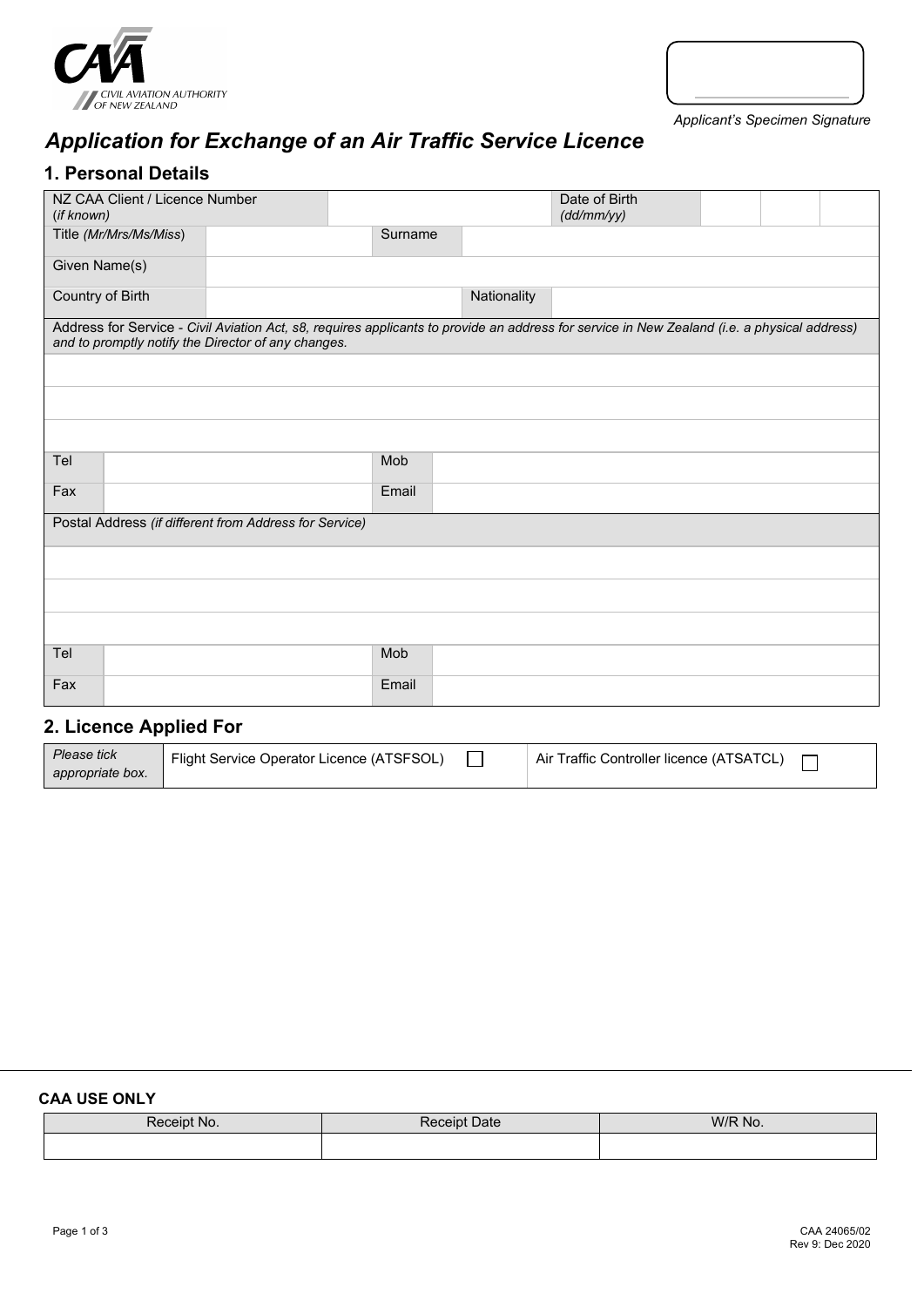### **3. Declaration**

| The provision of false<br>information or failure to<br>disclose information<br>relevant to the grant or<br>holding of an aviation<br>document constitutes an<br>offence under Section<br>49 of the Civil Aviation<br>Act 1990 and is subject.<br>in the case of an<br>individual, to<br><i>imprisonment for a term</i><br>not exceeding 12 | declare that to the best of my knowledge and belief the statements made and the information<br>supplied in this application and the attachments are complete and correct.<br><b>Consent to Disclosure &amp; Collection</b><br>authorise the collection by the Director of Civil Aviation or his delegate (hereinafter referred to as "the<br>Director") from, and the disclosure to the Director by, any person, organisation or government department<br>of any details of my knowledge & compliance with transport safety regulatory requirements.<br>authorise the Director to use, and disclose, the information obtained about me for any purpose under the<br>Civil Aviation Act 1990, or other such purpose permitted by law. |             |  |  |  |
|--------------------------------------------------------------------------------------------------------------------------------------------------------------------------------------------------------------------------------------------------------------------------------------------------------------------------------------------|--------------------------------------------------------------------------------------------------------------------------------------------------------------------------------------------------------------------------------------------------------------------------------------------------------------------------------------------------------------------------------------------------------------------------------------------------------------------------------------------------------------------------------------------------------------------------------------------------------------------------------------------------------------------------------------------------------------------------------------|-------------|--|--|--|
| months or to a fine not<br>exceeding \$10,000.                                                                                                                                                                                                                                                                                             | <b>Applicant's</b><br><b>Signature</b>                                                                                                                                                                                                                                                                                                                                                                                                                                                                                                                                                                                                                                                                                               | <b>Date</b> |  |  |  |

| Please ensure all<br>documents are<br>enclosed. Applications<br>which are incomplete or<br>lacking any required<br>documents will be<br>returned. | Airways Services Licence (old type)          |  |
|---------------------------------------------------------------------------------------------------------------------------------------------------|----------------------------------------------|--|
|                                                                                                                                                   | Proof of Payment – For Fee(s)                |  |
|                                                                                                                                                   | Name and ID completed at top of page 2<br>3. |  |
|                                                                                                                                                   | Specimen Signature at top of page 1<br>4.    |  |

**Scan this form and email with a copy of your receipt to [lic.applications@caa.govt.nz](mailto:lic.applications@caa.govt.nz)**,, or post to Civil Aviation Authority, PO Box 3555, Wellington 6140, New Zealand